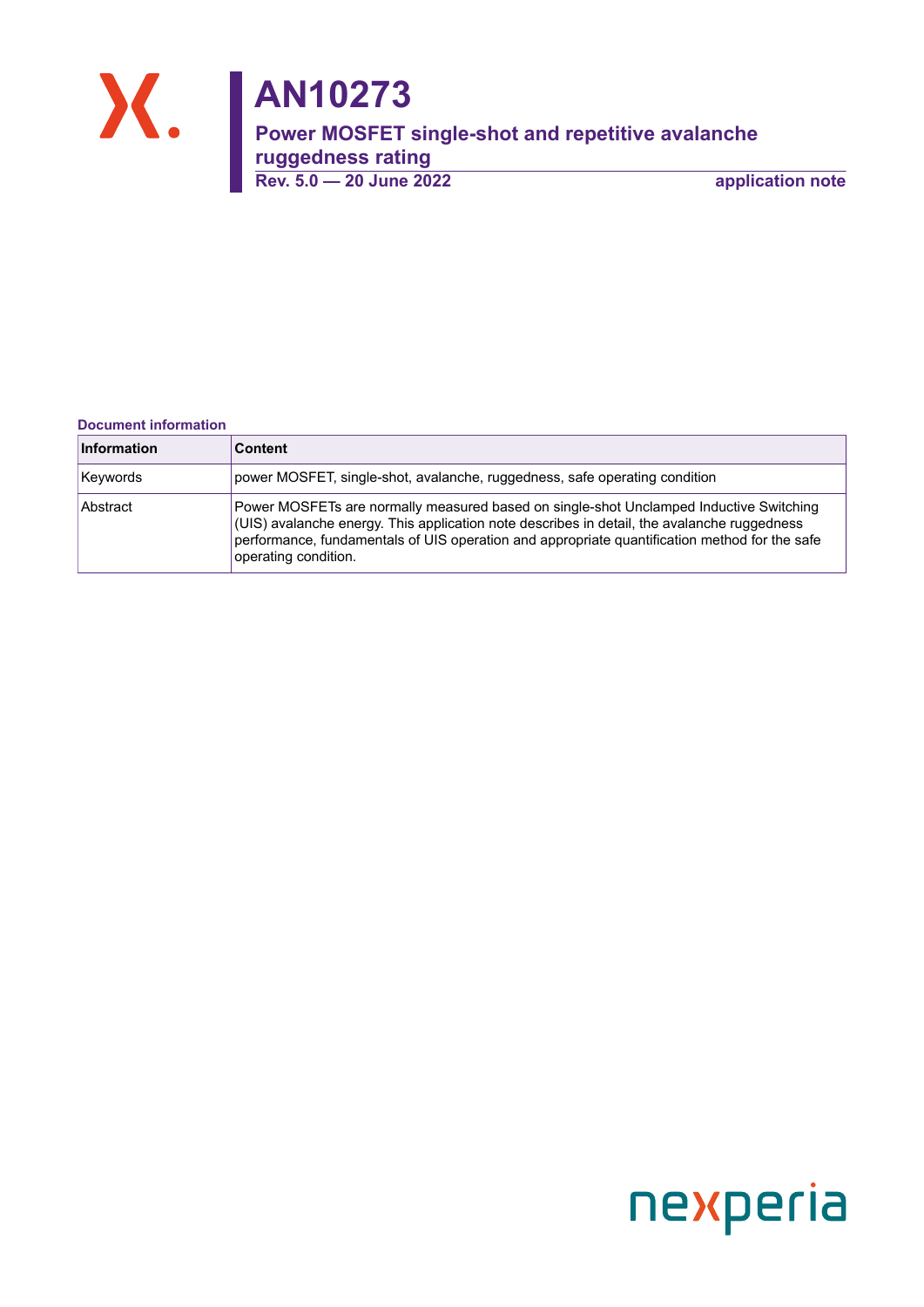## <span id="page-1-1"></span>**1. Introduction**

Electronic applications have progressed significantly in recent years and have inevitably increased the demand for an intrinsically rugged power MOSFET. Device ruggedness defines the capacity of a device to sustain an avalanche current during an unclamped inductive load switching event. The avalanche ruggedness performance of a power MOSFET is normally measured as a singleshot Unclamped Inductive Switching (UIS) avalanche energy or E<sub>DS(AL)S</sub>. It provides an easy and quick method of quantifying the robustness of a MOSFET in avalanche mode. However, it does not necessarily reflect the true device avalanche capability (see [Ref. 1](#page-9-0), [Ref. 2](#page-9-1) and [Ref. 3](#page-9-2)) in an application.

This application note explains the fundamentals of UIS operation. It reviews the appropriate method of quantifying the safe operating condition for a power MOSFET, subjected to UIS operating condition. The application note also covers the discussions on repetitive avalanche ruggedness capability and how this operation can be quantified to operate safely.

## <span id="page-1-2"></span>**2. Single-shot and repetitive avalanche definitions**

Single-shot avalanche events are avalanche events that occur due to a fault condition in the application such as electrical overstress. The application does not have an avalanche designed into its operation.

However, repetitive avalanche refers to the applications where avalanche is an intended operation mode of the MOSFET. Here, avalanche is a designed function and has a limited number of operations to ensure reliability of the MOSFET over its life. The number of allowed events is a function of the avalanche energy and can be determined from the data sheet charts found on repetitive avalanche specific parts – ending in suffix R e.g. BUK9K51-60R.

Any customer wishing to operate outside the current avalanche ratings may be considered on an application basis. Contact your local sales team for more information.

## <span id="page-1-3"></span>**3. Understanding power MOSFET single-shot avalanche events**

The researchers and the industry have established single-shot avalanche capability of a device (see [Ref. 1,](#page-9-0) [Ref. 2](#page-9-1) and [Ref. 3\)](#page-9-2). The test is carried out on a simple unclamped inductive load switching circuit, as shown in [Fig. 1](#page-1-0).

<span id="page-1-0"></span>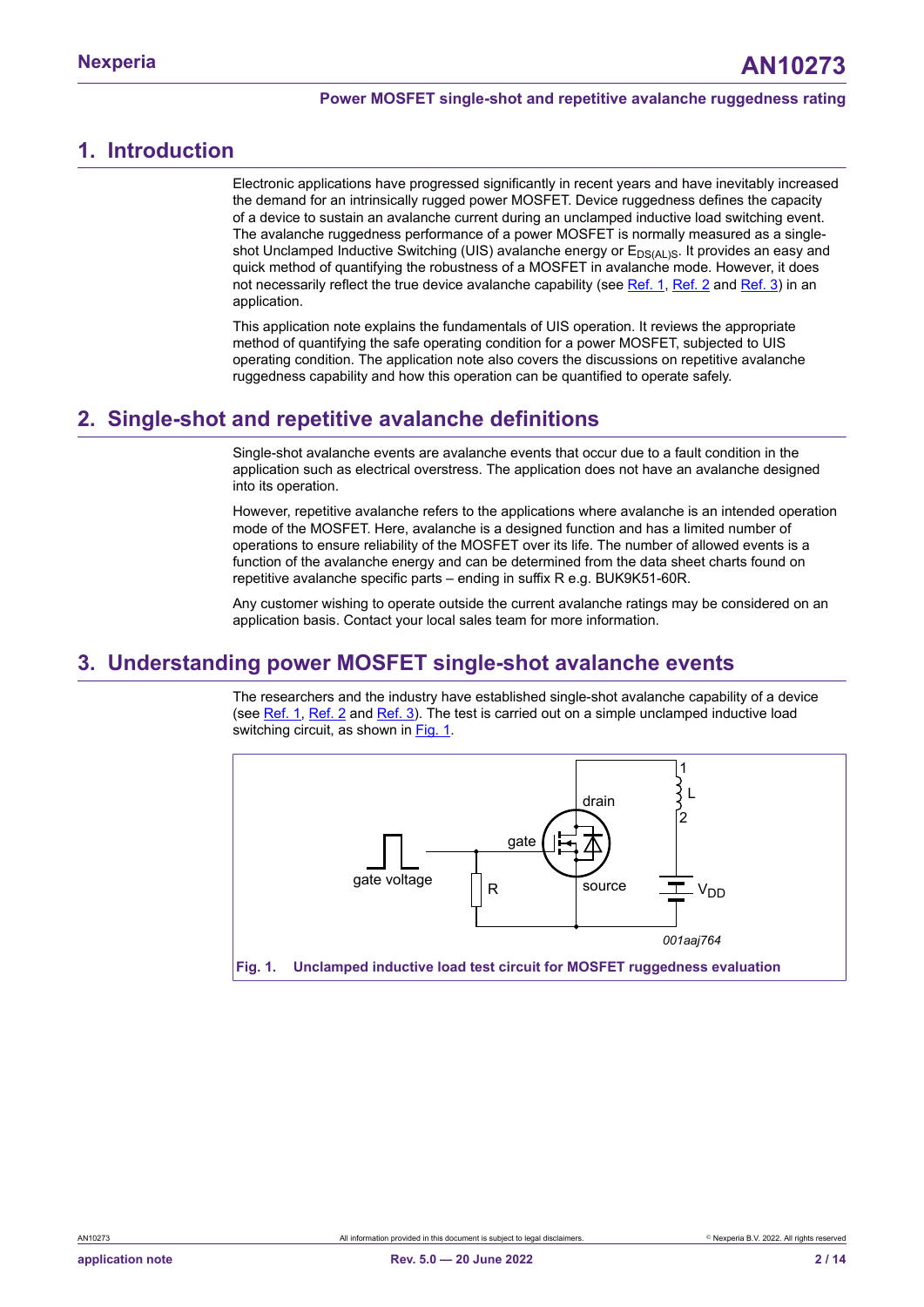### <span id="page-2-3"></span>**3.1. Single-shot UIS operation**

A voltage pulse is applied to the gate to turn on the MOSFET, as shown in [Fig. 2.](#page-3-0) It allows the load current to ramp up according to the inductor value (L) and the drain supply voltage ( $V_{DD}$ ). The phenomenon is shown in [Fig. 3](#page-3-1) and [Fig. 4.](#page-3-2) At the end of the gate pulse, the MOSFET is turned off. The current in the inductor continues to flow, causing the voltage across the MOSFET to rise sharply. This overvoltage is clamped at breakdown voltage ( $V_{BR}$ ) until the load current reaches zero, as illustrated in  $Fig. 3$ . Typically,  $V_{BR}$  is:

$$
VBR \approx I.3 \times V(BR)DSS \tag{1}
$$

The peak load current passing through the MOSFET before turn off is the non-repetitive drainsource avalanche current ( $I_{DS(AL)S}$ ) of the UIS event.  $I_{DS(AL)S}$  is illustrated in [Fig. 4](#page-3-2). The following expression is used to determine the rate at which the avalanche current decays, which is dependent on the inductor value:  $\frac{L}{L}$  current passing thro<br>
che current ( $I_{DS(AL)S}$ )<br>
used to determine the<br>
the inductor value:<br>  $= -\frac{VBR - VDD}{L}$ 

 $(2)$ 

(5)

(6)

source available current (
$$
I_{DS(AL)S}
$$
) of the UIS event.  $I_{DS(AL)S}$  is illustrate expression is used to determine the rate at which the avalanche current dependent on the inductor value:  
\n
$$
\frac{dI_{DS(AL)S}}{dt_{AL}} = -\frac{VBR - VDD}{L}
$$
\n(2)

<span id="page-2-1"></span>The peak drain-source avalanche power ( $P_{DS(ALM)}$ ) dissipated in the MOSFET is shown in [Fig. 5](#page-3-3). It is a product of the breakdown voltage  $(V_{BR})$  and the non-repetitive drain-source avalanche current ( $I_{DS(AL)S}$ ); see [Fig. 3](#page-3-1) and [Fig. 4.](#page-3-2) The avalanche energy dissipated is the area under the P<sub>AV</sub> waveform and is estimated from the following expression:  $\frac{DE(AD)S}{dt_{AL}}$  =  $\frac{L}{L}$ <br>
The peak drain-source avalanche potation is a product of the breakdown voltaturent ( $I_{DS(AL)S}$ ); see <u>Fig. 3</u> and Fig.<br>
waveform and is estimated from the<br>  $E_{DS(AL)S} = \frac{P_{DS(AL)M} \times t_{AL}}{2}$ <br>

<span id="page-2-0"></span>
$$
E_{DS(AL)S} = \frac{P_{DS(AL)M} \times t_{AL}}{2}
$$
\n(3)

or:

$$
E_{DS(AL)S} \t 2
$$
\nor:

\n
$$
E_{DS(AL)S} = \frac{1}{2} \cdot \frac{VBR}{VBR - VDD} \cdot LI^{2}_{DS(AL)S}
$$
\n(4)

Another crucial parameter involved in a MOSFET avalanche event is the junction temperature. After the avalanche event  $(T)$  has begun, the following expression is used to determine the transient junction temperature variation during device avalanche at a given time:

After the available event (T) has begun, the following  
transient junction temperature variation during device  

$$
\Delta T_j(\tau) = \int_0^{\tau} P_A \gamma(t) \frac{dZ_{th}(\tau-t)}{d_t} d_t
$$

where  $Z_{\text{th}}$  is the power MOSFET transient thermal impedance. Alternatively, the following expression approximates the maximum  $\Delta\mathsf{T}_{\mathsf{j}}$ :

<span id="page-2-2"></span>
$$
\Delta T_{j(max)} \approx \frac{2}{3} P_{DS(AL)M} Z_{th(t_{AL}/2)}
$$

Assuming that T<sub>i(max)</sub> occurs at t<sub>AL</sub>/2,  $Z_{th}(t_{AL}/2)$  is the transient thermal impedance measured at half the avalanche period  $t_{AL}$ . Note, the  $Z_{th}$  value used for the avalanche calculation is more conservative than the one published in data sheets due to the nature of avalanche.

Therefore, the maximum junction temperature resulting from the avalanche event is: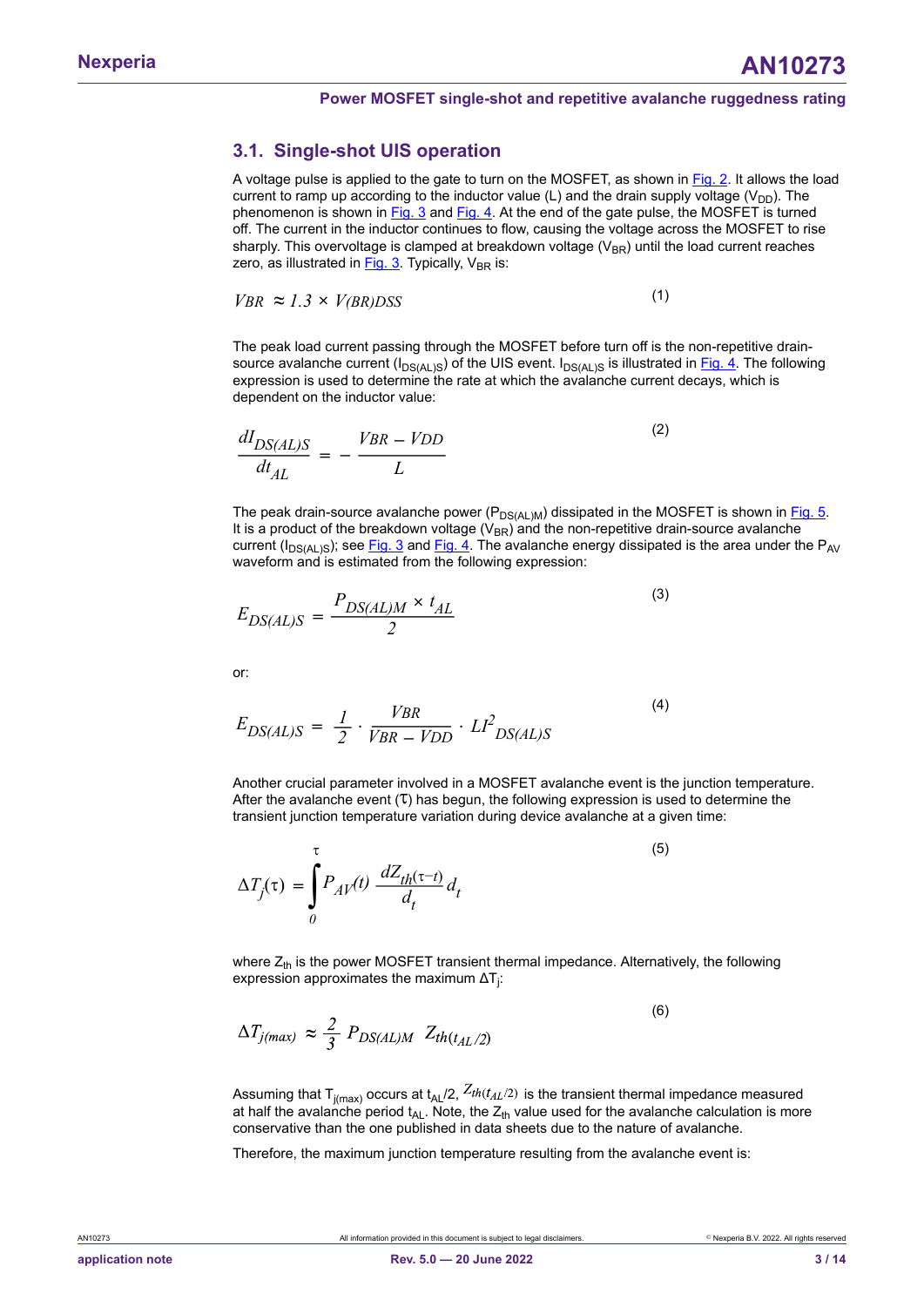**Nexperia AN10273**

#### **Power MOSFET single-shot and repetitive avalanche ruggedness rating**

(7)

<span id="page-3-5"></span>
$$
T_{j(max)} \approx \Delta T_{j(max)} + T_j
$$

where  ${\sf T}_{\sf j}$  refers to the junction temperature prior to turn off.

#### <span id="page-3-6"></span><span id="page-3-3"></span><span id="page-3-1"></span>**3.1.1. Single-shot UIS waveforms**

<span id="page-3-2"></span><span id="page-3-0"></span>

### <span id="page-3-7"></span><span id="page-3-4"></span>**3.2. Single-shot avalanche ruggedness rating**

The failure mechanism for a single-shot avalanche event in a power MOSFET is due to the junction temperature exceeding the maximum temperature rating. In such a case, catastrophic damage occurs to the MOSFET. If the transient temperature resulting from an avalanche event, as shown in [Fig. 6](#page-3-4), rises beyond a recommended rated value, the device risks being degraded. The recommended rated value is de-rated from the maximum temperature for optimum reliability.

Blackburn (see [Ref. 2](#page-9-1)) has discussed a general quideline in detail, on the appropriate method of quantifying the single-shot avalanche capability of a device. It takes the avalanche current and initial junction temperature into consideration. The maximum allowed avalanche current as a function of avalanche time defines the safe operation for a device single-shot UIS event. The maximum allowed avalanche current is set so that a safe maximum junction temperature,  $T_{i(max)}$  of 175 °C, is never exceeded. Using [Equation 7](#page-3-5), [Fig. 7](#page-4-0) is plotted.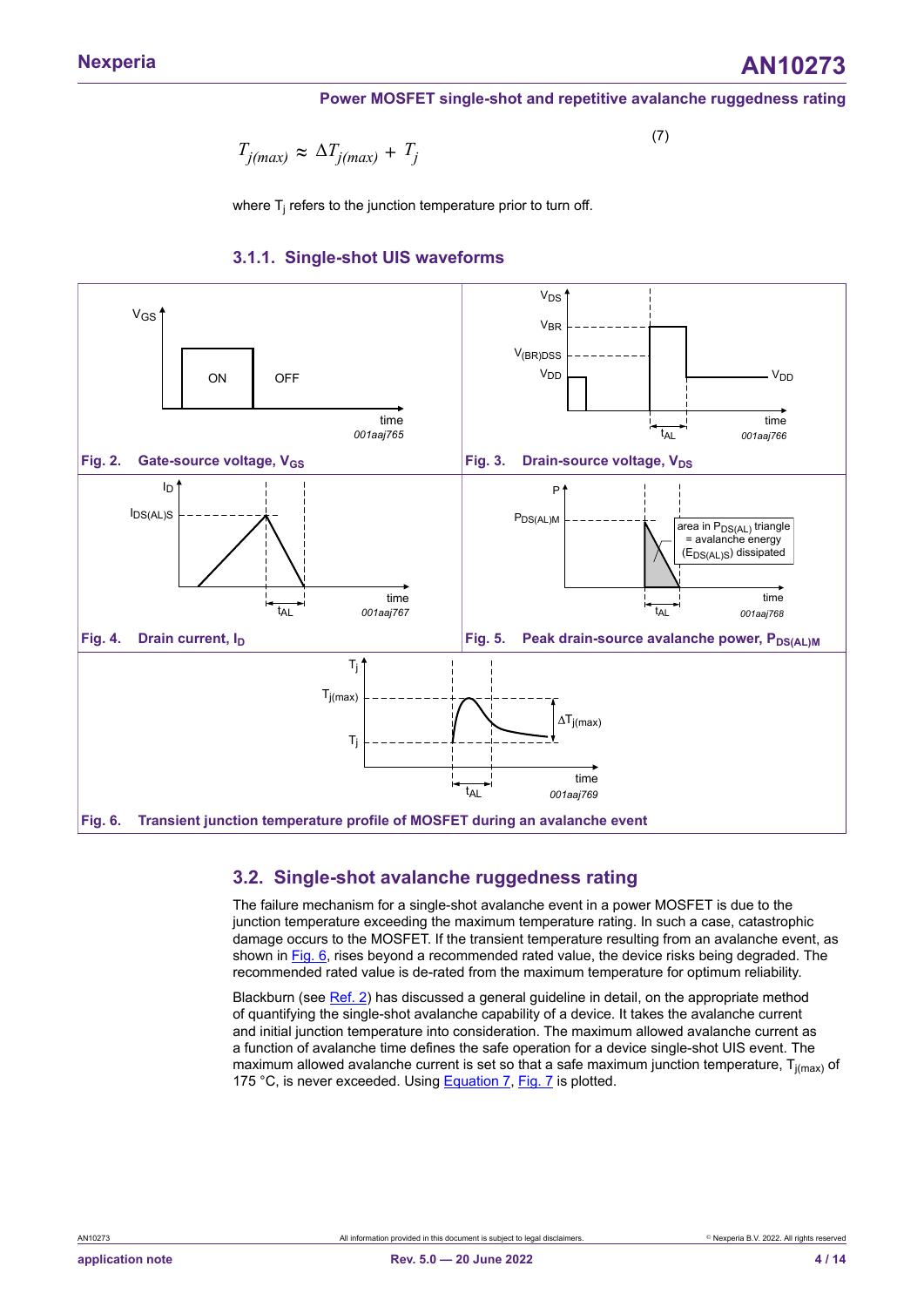<span id="page-4-0"></span>

**Fig. 7. BUK9K51-60R avalanche rating; avalanche current as a function of avalanche time**

[Fig. 7](#page-4-0) shows the SOAR curve of a device single-shot avalanche capability. The 25 °C junction temperature curve shows the maximum allowable l<sub>AL</sub> for a given t<sub>AL</sub> at an initial T<sub>j</sub> of 25 °C. This maximum  $I_{AL}$  results to a maximum allowable junction temperature  $T_{j(max)}$  of 175<sup>3</sup>C, which means a  $\Delta T_{j(max)}$  of 150 °C. The area under the SOAR curve is the Safe Operating Area (SOAR).

The maximum junction temperature resulting in catastrophic device avalanche failure is approximately 380 °C, which is in excess of the rated  $T_{j(max)}$  of 175 °C. However, operating beyond the rated  $T_{j(max)}$  may induce long-term detrimental effects to the power MOSFET and is not recommended.

### <span id="page-4-2"></span>**4. Understanding power MOSFET repetitive avalanche events**

Repetitive avalanche refers to an operation involving repeated single-shot avalanche events, as discussed earlier. Until recently, most manufacturers have avoided the issues pertaining to the power MOSFET repetitive avalanche capability. It is primarily due to the complexity in such operations and the difficulties in identifying the underlying physical degradation process in the device.

Due to the traumatic nature of the avalanche event, a repetitive avalanche operation can be hazardous for a MOSFET. It is hazardous even when the individual avalanche events are below the single-shot UIS rating. This type of operation involves additional parameters such as frequency, duty cycle, and thermal resistances  $(R<sub>th(i-a)</sub>$  and  $R<sub>th(i-mb)</sub>$  of the system during the avalanche event. However, it is possible to de-rate the single-shot rating to define a repetitive avalanche SOAR.

### <span id="page-4-3"></span>**4.1. Repetitive UIS operation**

The repetitive UIS test circuit is shown in [Fig. 1.](#page-1-0) The gate is fed with a train of voltage pulses at a frequency (f) and for a duty cycle as shown in  $Fig. 8$ . The resulting breakdown voltage (V<sub>BR</sub>) and drain current  $(I_D)$  passing through the load are the same as for a single-shot UIS. However, the peak I<sub>D</sub> is now denoted as repetitive drain-source avalanche current (I<sub>DS(AL)R</sub>), as shown in [Fig. 9](#page-5-1).

The repetitive drain-source avalanche power ( $P_{DS(AL)R}$ ) resulting from the repetitive UIS operation is shown in [Fig. 10](#page-5-2). For finding the value of  $P_{DS(AL)R}$ , it is necessary to first calculate  $E_{DS(AL)S}$  for a single avalanche event using [Equation 3.](#page-2-0) This resultant value of  $E_{DS(A)}$  is is substituted in the following expression, to calculate the value of  $P_{DS(AL)R}$ :

<span id="page-4-1"></span>
$$
P_{DS(AL)R} = E_{DS(AL)S} \times f
$$

(8)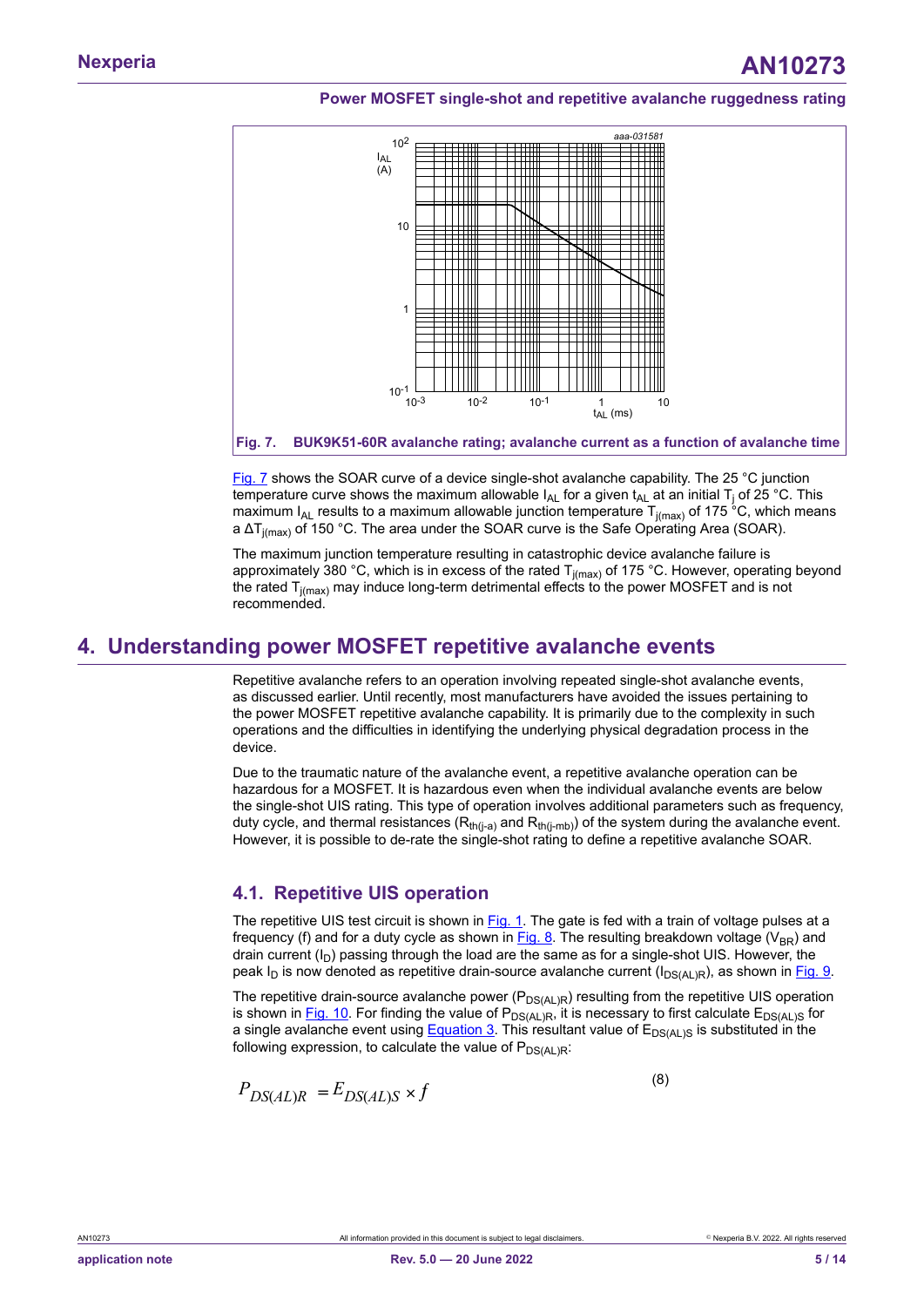<span id="page-5-7"></span><span id="page-5-1"></span>

<span id="page-5-2"></span><span id="page-5-0"></span>

#### <span id="page-5-8"></span><span id="page-5-3"></span>**4.2. Temperature components**

The temperature rise from the repetitive avalanche mode in the power MOSFET is shown in [Fig.](#page-5-3) 11.

The temperature ( $T_{j(int)}$ ) comprises the mounting base temperature ( $T_{mb}$ ) and the temperature rise resulting from any on-state temperature difference  $(\Delta T_{on})$ .

<span id="page-5-4"></span>
$$
T_{j(init)} = T_{mb} + \Delta T_{on}
$$
\n(9)

In addition, there is a steady-state average junction temperature variation (ΔT<sub>j</sub>) resulting from the average repetitive avalanche power loss.

<span id="page-5-5"></span>
$$
\Delta T_j = P_{DS(AL)R} \times R_{th(j-a)} \tag{10}
$$

where  $R_{th(j-a)}$  is the thermal resistance from junction to ambient of the device in the application. The summation of <u>Equation 9</u> and <u>Equation 10</u> gives the average junction temperature, T<sub>j(AV)</sub> of a power MOSFET in repetitive UIS operation.

<span id="page-5-6"></span>
$$
T_{j(AV)} = T_{j(int)} + \Delta T_j
$$
\n(11)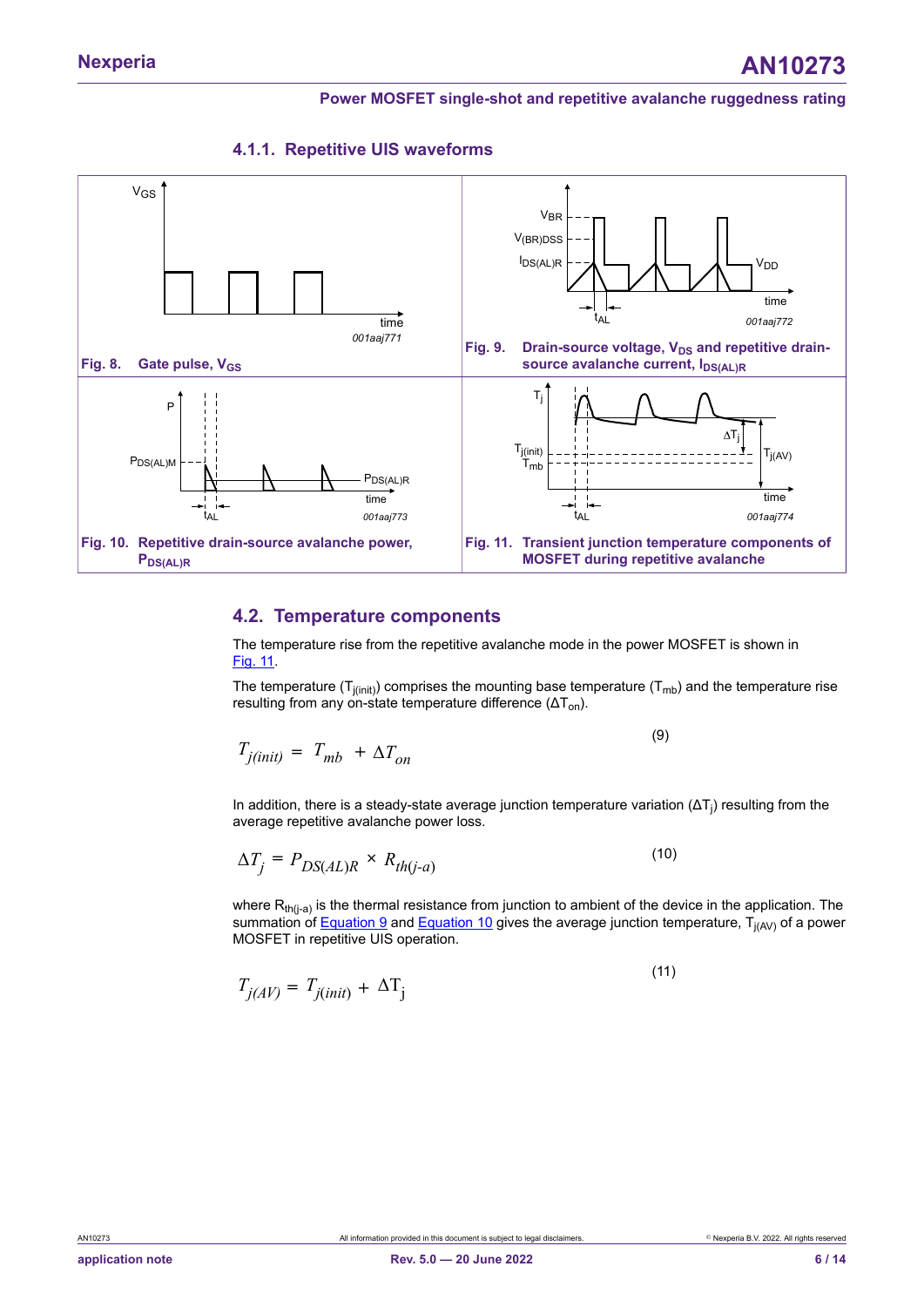# <span id="page-6-2"></span>**5. Repetitive avalanche ruggedness rating**

Our investigations show that there is more than one failure or wear-out mechanism involved in repetitive avalanche. Temperature is **not** the only limiting factor to a repetitive avalanche operation. However, by limiting temperature and the repetitive drain-source avalanche current ( $I_{DS(AL)R}$ ), an operating environment is defined such that the avalanche conditions do not activate device degradation. It allows the power MOSFET to operate under repetitive UIS conditions safely.

[Fig. 12](#page-6-0) shows the repetitive avalanche SOAR curve of BUK9K51-60R, where for each avalanche event the  $\mathsf{T}_\mathsf{j}$  rise is limited to 30 K.

<span id="page-6-0"></span>

The three conditions which must be satisfied for safe operation of a power MOSFET under repetitive avalanche mode are:

- **1.** I<sub>(AL)</sub> should not exceed the repetitive avalanche SOAR curve
- **2.** T<sup>j</sup> should not exceed 175 °C
- **3.** The number of cycles should not exceed the avalanche cycle limit chart

The number of allowable cycles can be determined through a second chart in the avalanche MOSFET's data sheet, (see [Fig. 13\)](#page-6-1).

<span id="page-6-1"></span>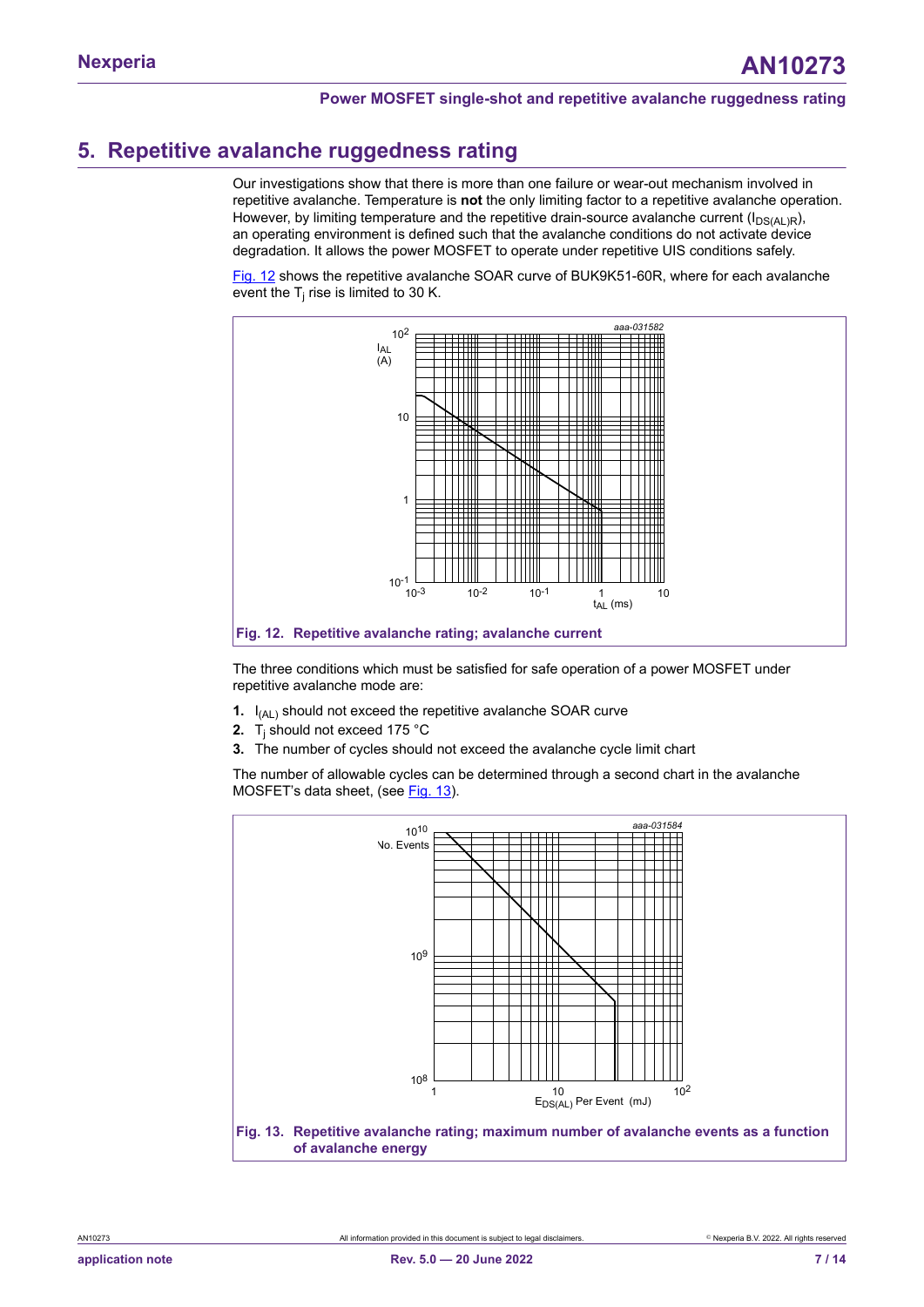## <span id="page-7-0"></span>**6. Conclusion**

Power MOSFETs can sustain single-shot and repetitive avalanche events. Simple design rules and SOAR regions are provided.

## <span id="page-7-1"></span>**7. Examples**

The following examples examine cases of avalanche operation acceptance:

### <span id="page-7-2"></span>**7.1. Single-shot avalanche case**

- Device: BUK9K51-60R; see [Fig. 7](#page-4-0)
- $L = 30 \mu H$
- $I_{(AL)} = 18 A$
- $R_{th(i-a)} = 5$  K/W
- $V_{(BR)DSS}$  = 60 V
- $V_{DD} = 0 V$

#### <span id="page-7-3"></span>**7.1.1. Calculation steps**

**1.** Using the above information, t<sub>AL</sub> can be determined using **Equation 2**, which in this case is 7 µs. Transferring the I<sub>AL</sub> and t<sub>AL</sub> conditions onto [Fig. 12](#page-6-0), the operating point is under the SOAR curve. It suggests that the operating condition may be feasible.

#### <span id="page-7-4"></span>**7.2. Repetitive avalanche case**

- Device: BUK9K51-60R; see [Fig. 12](#page-6-0) and [Fig. 13](#page-6-1)
- $L = 30 \mu H$
- $I_{(AL)} = 10 A$
- $f = 3$  kHz
- $R_{th(i-a)} = 5$  K/W
- $T<sub>o</sub>$  = 100 °C
- $V_{\text{(BR)DSS}}$  = 60 V
- $V_{DD} = 0 V$

### <span id="page-7-5"></span>**7.2.1. Calculation steps**

- **1.** From the above information,  $t_{AL}$  can be determined using **Equation 2**, which in this case is approximately 4 μs. Transferring the  $I_{AL}$  and  $t_{AL}$  conditions onto [Fig. 12,](#page-6-0) the operating point is under the boundary of the 'Rep. Ava' SOAR curve. It suggests that the operating condition is acceptable. Therefore, condition 1 is satisfied.
- **2.** Calculate the non-repetitive drain-source avalanche energy  $(EDS(AL)S)$  using **[Equation 3](#page-2-0)**  $(E_{DS(AL)S} = 1.56$  mJ)
- **3.** Calculate the repetitive drain-source avalanche power  $(P_{DS(AL)R})$  using **[Equation 8](#page-4-1)**  $(P_{DS(AL)R} = 4.68 W).$
- **4.** Calculate the average ΔT<sub>j</sub> rise from repetitive avalanche (ΔT<sub>j</sub>) using <u>Equation 10</u> (ΔT<sub>j</sub> = 123.4 °C).
- **5.** Determine the average junction maximum temperature in repetitive avalanche operation  $\left(\mathsf{T}_{\mathsf{j(AV)}}\right)$ using <u>Equation 11</u> (T<sub>j(AV)</sub> = 153 °C). Therefore, condition 2 is satisfied.
- **6.** Finally based on the energy we can determine the limit number of operations at these conditions from  $Fig. 13$ , (No. events = 8e<sup>9</sup>)

Based on the above calculations, the operating conditions meet the repetitive avalanche requirements with a limited number of repetitive events of 8e $^9$ .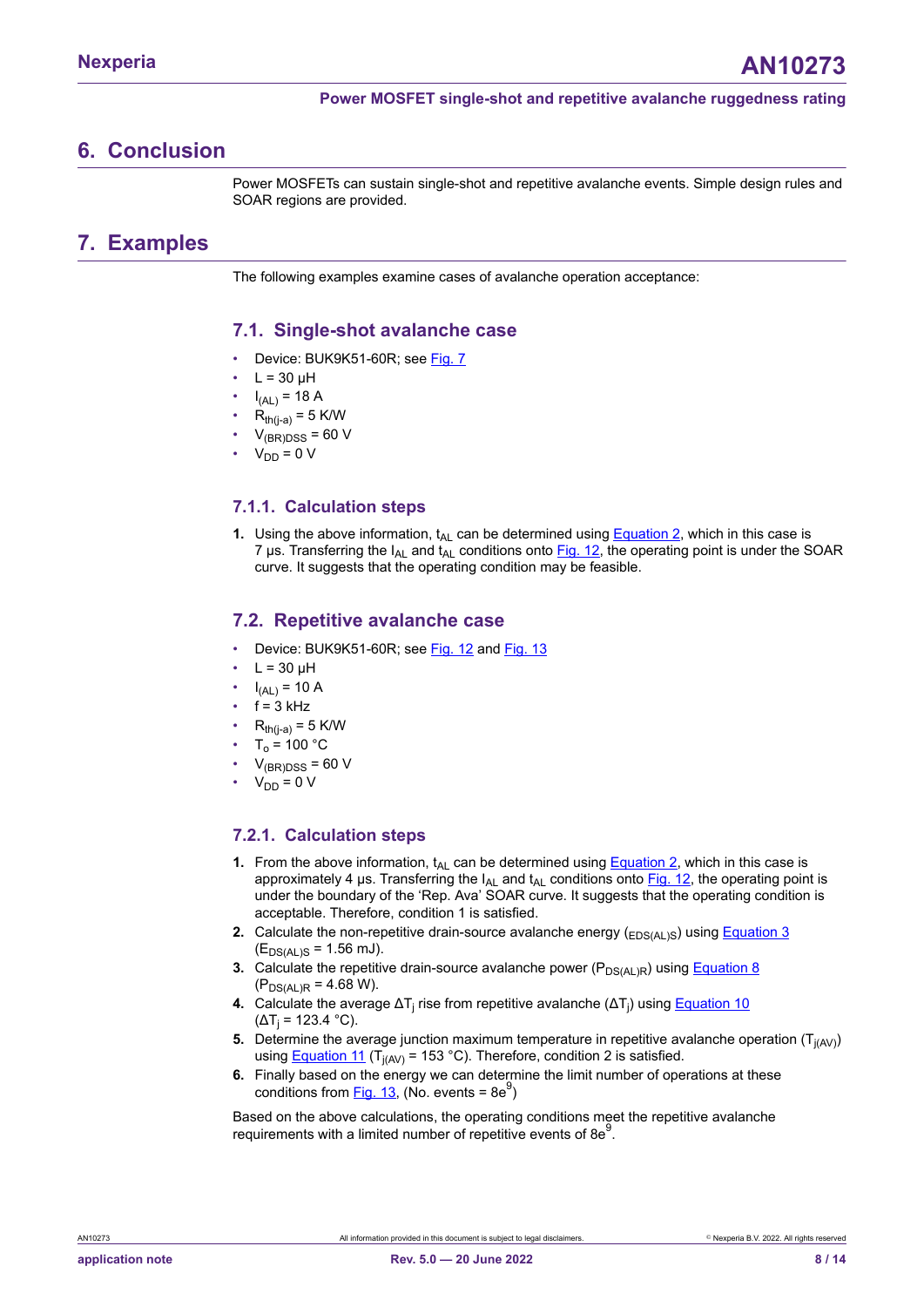# <span id="page-8-3"></span>**8. Appendix A**

<span id="page-8-0"></span>The following table describes the symbols used throughout this application note.

<span id="page-8-1"></span>

| <b>Table 1. Description of symbols</b>            |  |  |  |
|---------------------------------------------------|--|--|--|
| <b>Description</b>                                |  |  |  |
| drain-source breakdown voltage                    |  |  |  |
| non-repetitive drain-source avalanche energy      |  |  |  |
| drain current                                     |  |  |  |
| non-repetitive drain-source avalanche current     |  |  |  |
| repetitive drain-source avalanche current         |  |  |  |
| avalanche current                                 |  |  |  |
| inductance                                        |  |  |  |
| peak drain-source avalanche power                 |  |  |  |
| repetitive drain-source avalanche power           |  |  |  |
| thermal resistance from junction to ambient       |  |  |  |
| thermal resistance from junction to mounting base |  |  |  |
| initial junction temperature [1]                  |  |  |  |
| on-state temperature difference                   |  |  |  |
| junction temperature                              |  |  |  |
| junction temperature variation                    |  |  |  |
| maximum junction temperature variation            |  |  |  |
| maximum junction temperature                      |  |  |  |
| average junction temperature [2]                  |  |  |  |
| mounting base temperature                         |  |  |  |
| avalanche time                                    |  |  |  |
| breakdown voltage                                 |  |  |  |
| drain-source voltage                              |  |  |  |
| gate-source voltage                               |  |  |  |
| transient thermal impedance                       |  |  |  |
| transient thermal impedance [3]                   |  |  |  |
| supply voltage                                    |  |  |  |
|                                                   |  |  |  |

[1] Summation of T<sub>mb</sub> and ΔT<sub>on</sub>.

[2] For repetitive avalanche.

[3] Measured at half the avalanche period.

# <span id="page-8-4"></span>**9. Abbreviations**

<span id="page-8-2"></span>

| <b>Table 2. Abbreviations</b> |                                                   |  |
|-------------------------------|---------------------------------------------------|--|
| Acronym                       | <b>Description</b>                                |  |
| <b>MOSFET</b>                 | Metal-Oxide Semiconductor Field-Effect Transistor |  |
| <b>SOAR</b>                   | Safe Operating ARea                               |  |
| luis                          | Unclamped Inductive Switching                     |  |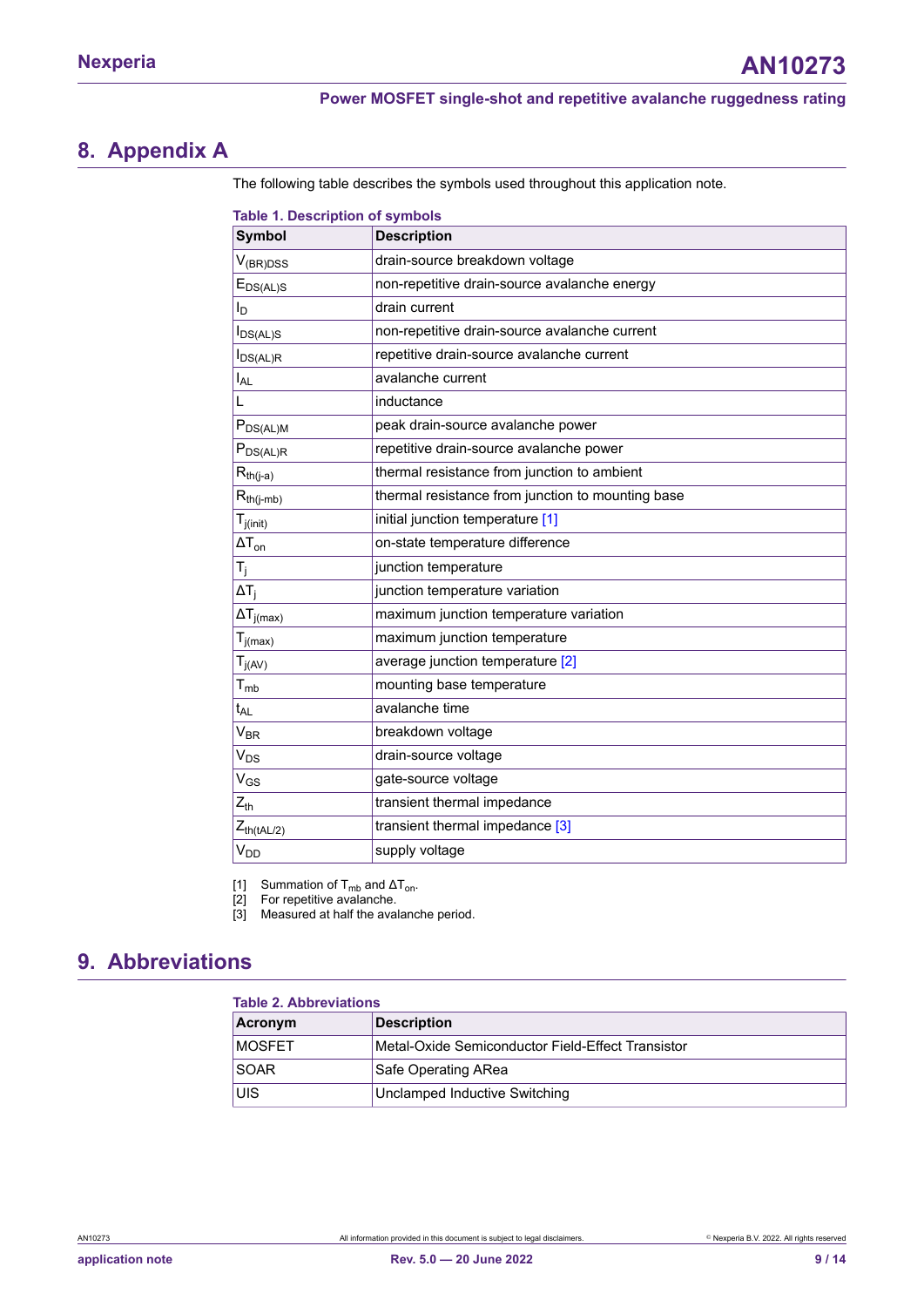## <span id="page-9-4"></span>**10. References**

- <span id="page-9-0"></span>**1. Turn-Off Failure of Power MOSFETs** — D.L. Blackburn, Proc. 1985 IEEE Power Electronics Specialists Conference, pages 429 to 435, June 1985.
- <span id="page-9-1"></span>**2. Power MOSFET failure revisited** — D.L. Blackburn, Proc. 1988 IEEE Power Electronics Specialists Conference, pages 681 to 688, April 1988.
- <span id="page-9-3"></span><span id="page-9-2"></span>**3. Boundary of power-MOSFET, unclamped inductive-switching (UIS), avalanche-current capability** — Rodney R. Stoltenburg, Proc. 1989 Applied Power Electronics Conference, pages 359 to 364, March 1989.

# <span id="page-9-5"></span>**11. Revision history**

### **Table 3. Revision history**

| <b>Revision</b><br>number | <b>Date</b> | <b>Description</b>                                                                  |
|---------------------------|-------------|-------------------------------------------------------------------------------------|
| 5.0                       | 2022-06-20  | Equation 6 corrected.                                                               |
| 4.0                       | 2020-07-02  | Document updated to latest Nexperia standards. Examples updated to use BUK9K51-60R. |
| 3.0                       | 2016-12-10  | Section 2: added                                                                    |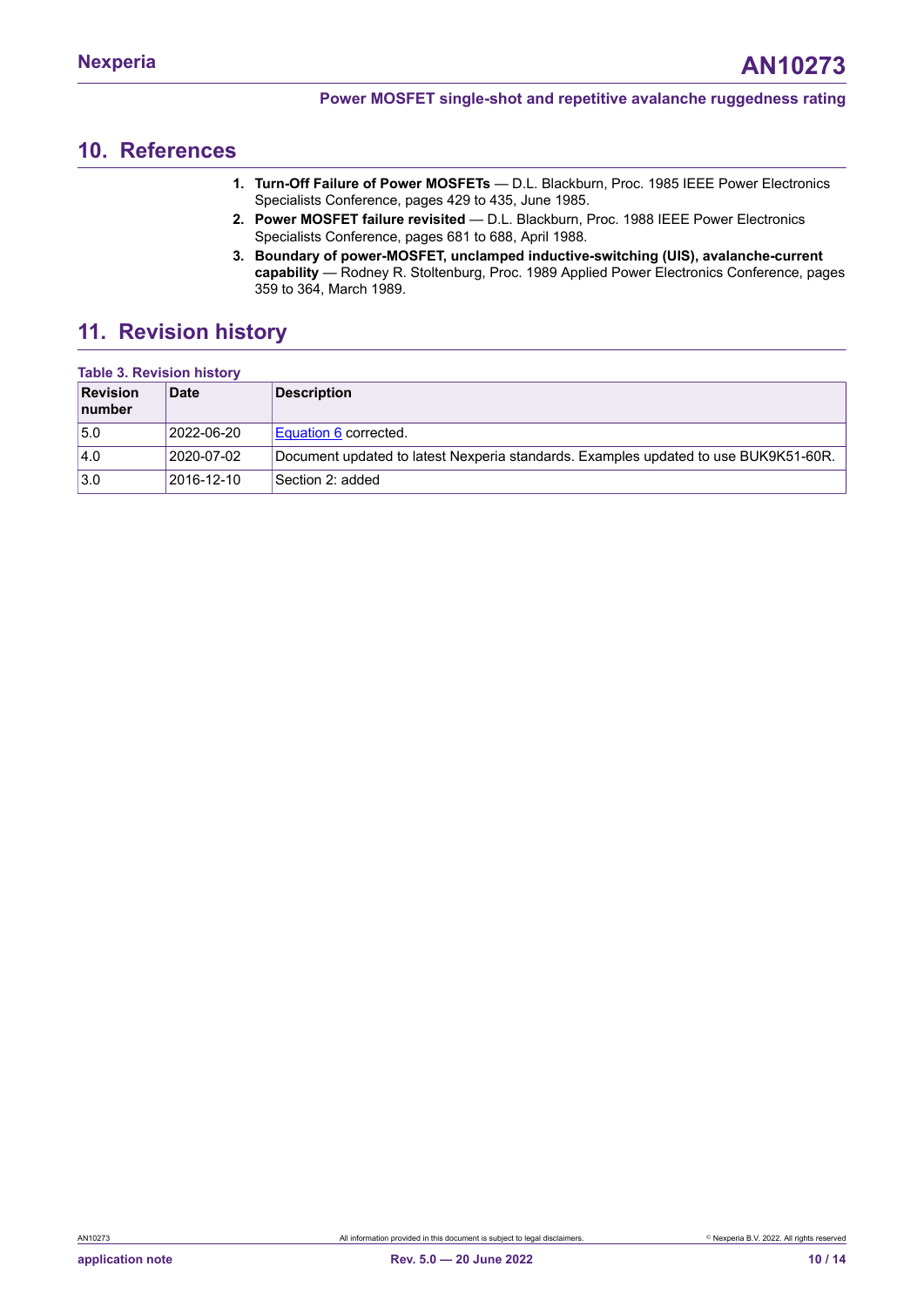# <span id="page-10-0"></span>**12. Legal information**

#### **Definitions**

**Draft** — The document is a draft version only. The content is still under internal review and subject to formal approval, which may result in modifications or additions. Nexperia does not give any representations or warranties as to the accuracy or completeness of information included herein and shall have no liability for the consequences of use of such information.

#### **Disclaimers**

**Limited warranty and liability** — Information in this document is believed to be accurate and reliable. However, Nexperia does not give any representations or warranties, expressed or implied, as to the accuracy or completeness of such information and shall have no liability for the consequences of use of such information. Nexperia takes no responsibility for the content in this document if provided by an information source outside of Nexperia.

In no event shall Nexperia be liable for any indirect, incidental, punitive, special or consequential damages (including - without limitation - lost profits, lost savings, business interruption, costs related to the removal or replacement of any products or rework charges) whether or not such damages are based on tort (including negligence), warranty, breach of contract or any other legal theory.

Notwithstanding any damages that customer might incur for any reason whatsoever, Nexperia's aggregate and cumulative liability towards customer for the products described herein shall be limited in accordance with the Terms and conditions of commercial sale of Nexperia.

**Right to make changes** — Nexperia reserves the right to make changes to information published in this document, including without limitation specifications and product descriptions, at any time and without notice. This document supersedes and replaces all information supplied prior to the publication hereof.

**Suitability for use** — Nexperia products are not designed, authorized or warranted to be suitable for use in life support, life-critical or safety-critical systems or equipment, nor in applications where failure or malfunction of an Nexperia product can reasonably be expected to result in personal injury, death or severe property or environmental damage. Nexperia and its suppliers accept no liability for inclusion and/or use of Nexperia products in such equipment or applications and therefore such inclusion and/or use is at the customer's own risk.

**Applications** — Applications that are described herein for any of these products are for illustrative purposes only. Nexperia makes no representation or warranty that such applications will be suitable for the specified use without further testing or modification.

Customers are responsible for the design and operation of their applications and products using Nexperia products, and Nexperia accepts no liability for any assistance with applications or customer product design. It is customer's sole responsibility to determine whether the Nexperia product is suitable and fit for the customer's applications and products planned, as well as for the planned application and use of customer's third party customer(s). Customers should provide appropriate design and operating safeguards to minimize the risks associated with their applications and products.

Nexperia does not accept any liability related to any default, damage, costs or problem which is based on any weakness or default in the customer's applications or products, or the application or use by customer's third party customer(s). Customer is responsible for doing all necessary testing for the customer's applications and products using Nexperia products in order to avoid a default of the applications and the products or of the application or use by customer's third party customer(s). Nexperia does not accept any liability in this respect.

**Export control** — This document as well as the item(s) described herein may be subject to export control regulations. Export might require a prior authorization from competent authorities.

**Translations** — A non-English (translated) version of a document is for reference only. The English version shall prevail in case of any discrepancy between the translated and English versions.

#### **Trademarks**

Notice: All referenced brands, product names, service names and trademarks are the property of their respective owners.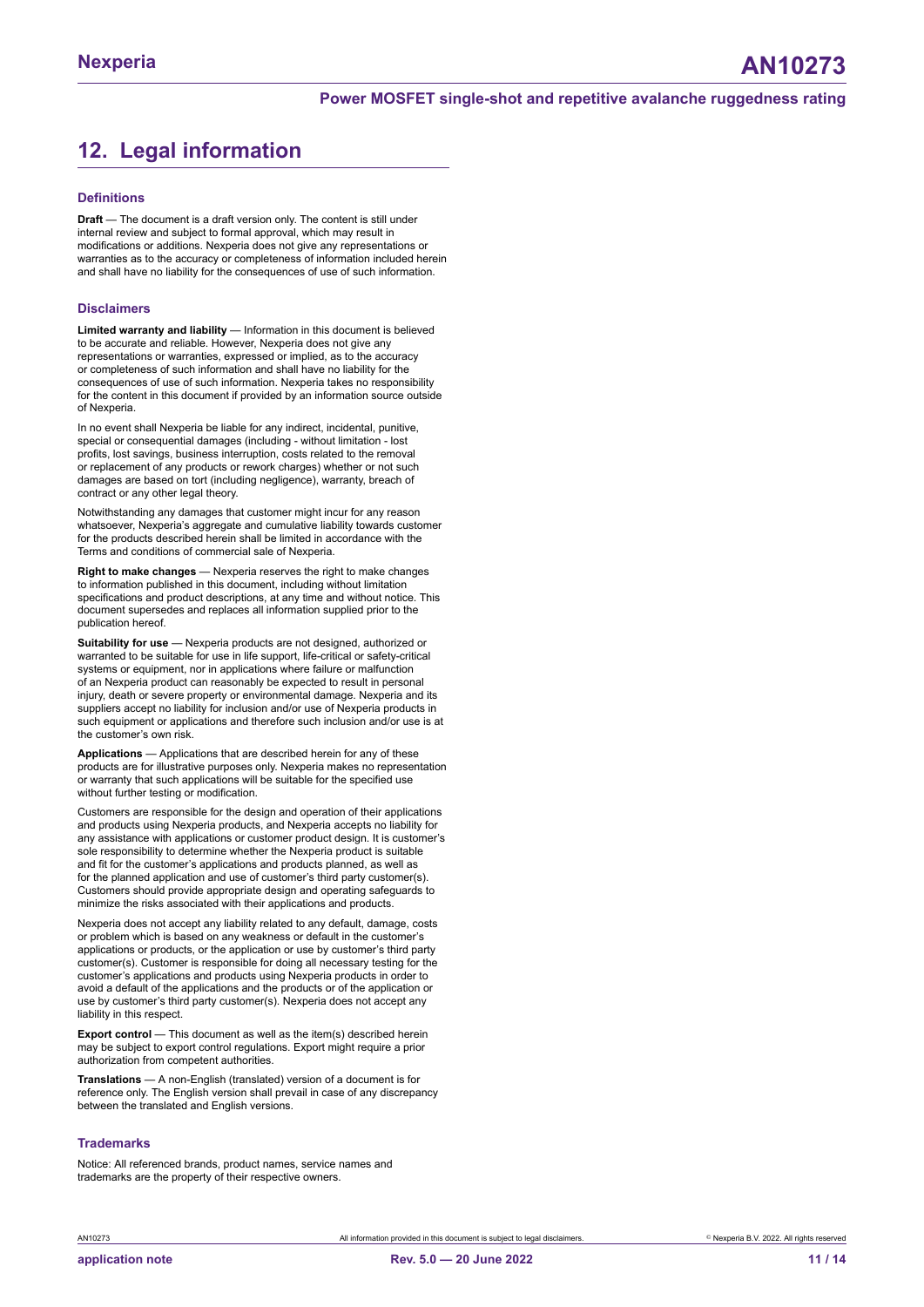# **List of Tables**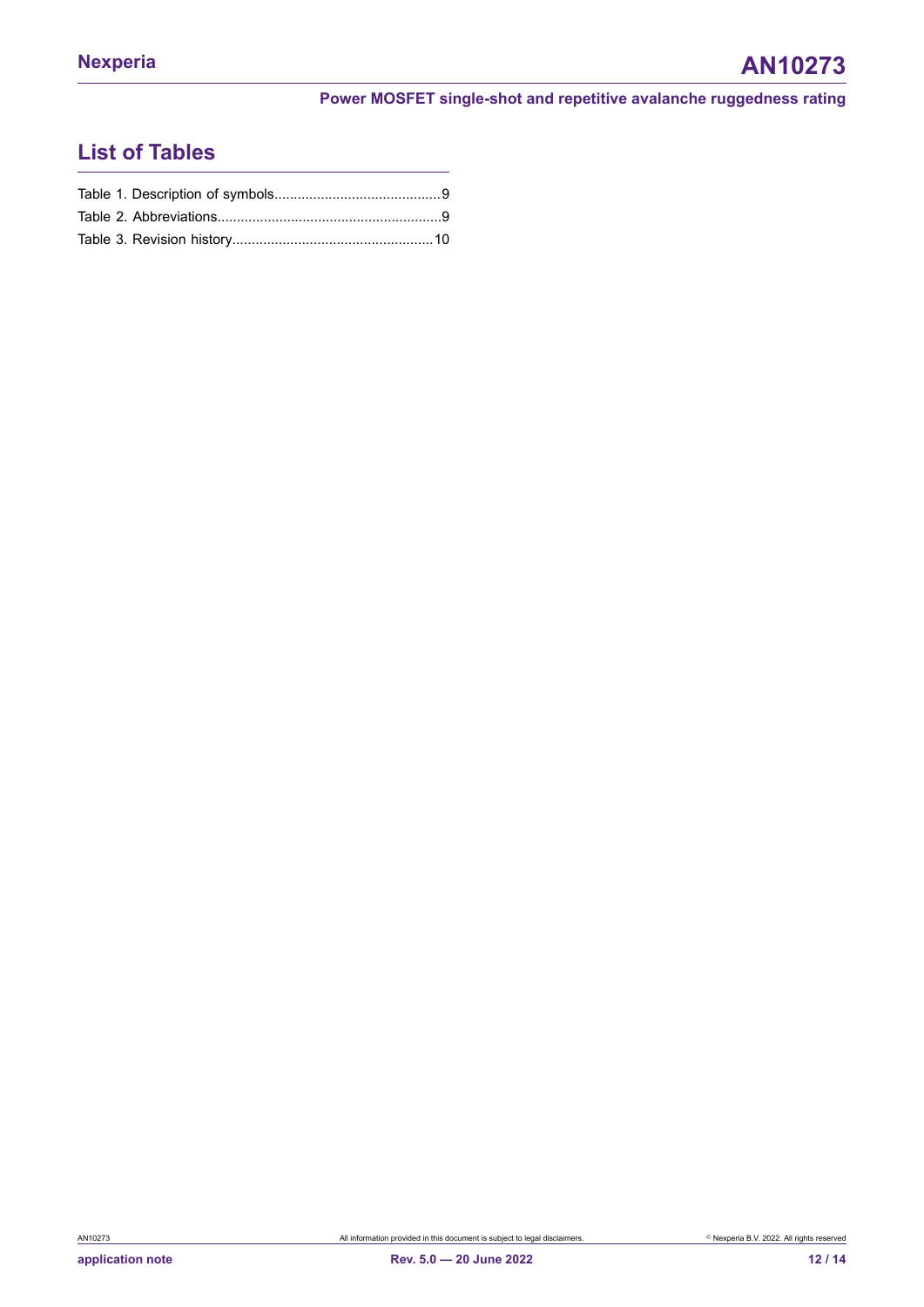# **List of Figures**

| Fig. 1. Unclamped inductive load test circuit for                                            |  |
|----------------------------------------------------------------------------------------------|--|
|                                                                                              |  |
|                                                                                              |  |
|                                                                                              |  |
| Fig. 5. Peak drain-source avalanche power, PDS(AL)M 4                                        |  |
| Fig. 6. Transient junction temperature profile of                                            |  |
| Fig. 7. BUK9K51-60R avalanche rating; avalanche                                              |  |
|                                                                                              |  |
| Fig. 9. Drain-source voltage, VDS and repetitive drain-                                      |  |
| Fig. 10. Repetitive drain-source avalanche power,                                            |  |
| Fig. 11. Transient junction temperature components of                                        |  |
| Fig. 12. Repetitive avalanche rating; avalanche current 7                                    |  |
| Fig. 13. Repetitive avalanche rating; maximum<br>number of avalanche events as a function of |  |
|                                                                                              |  |